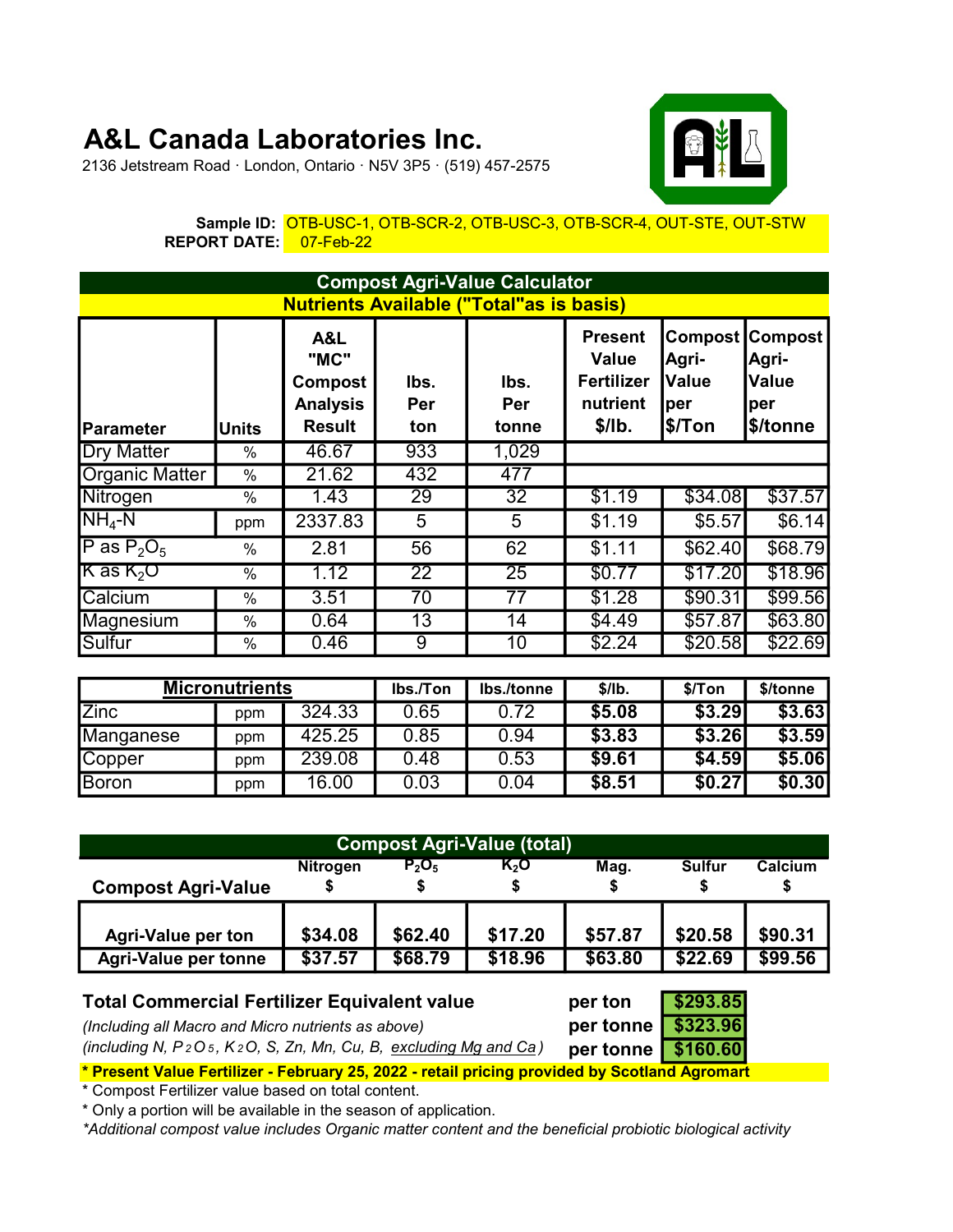## Current Retail Fertilizer Prices provided by Sylvite Agri-Services - February 25, 2022

| <b>Fertilizer Product Evaluator</b> |                          |                                   |                                                   |                                            |                                                            |                                |                       |                          |  |  |
|-------------------------------------|--------------------------|-----------------------------------|---------------------------------------------------|--------------------------------------------|------------------------------------------------------------|--------------------------------|-----------------------|--------------------------|--|--|
| <b>Fertilizer</b><br><b>Product</b> | Fert.<br>Cost<br>/ tonne | Fertilizer.<br>Feb 2022 Guarantee | <b>Nitrogen</b><br><b>Actual</b><br>Ibs.<br>tonne | $P_2O_5$<br><b>Actual</b><br>Ibs.<br>tonne | $\mathbf{K}_2\mathbf{O}$<br><b>Actual</b><br>Ibs.<br>tonne | <b>Sulfur</b><br>Ibs.<br>tonne | Mag.<br>Ibs.<br>tonne | Calcium<br>Ibs.<br>tonne |  |  |
| Urea                                | \$1,208                  | $46 - 0 - 0$                      | 1014                                              |                                            |                                                            |                                |                       |                          |  |  |
| <b>MAP</b>                          | \$1.271                  | $11 - 52 - 0$                     |                                                   | 1147                                       |                                                            |                                |                       |                          |  |  |
| <b>KCL</b>                          | \$1.017                  | $0 - 0 - 60$                      |                                                   |                                            | 1323                                                       |                                |                       |                          |  |  |
| Sul-Po-Mag                          | \$1.089                  | $0 - 0 - 22 - 22 - 11$            |                                                   |                                            | 485                                                        | 485                            | 243                   |                          |  |  |
| Calcium Sulfate                     | \$765                    | $0 - 0 - 0 - 16 - 27$             |                                                   |                                            |                                                            | 353                            |                       | 595                      |  |  |

|                 |         | <b>Fertilizer Product Evaluator</b> |                |                            |  |  |  |  |
|-----------------|---------|-------------------------------------|----------------|----------------------------|--|--|--|--|
|                 |         |                                     | <b>Present</b> |                            |  |  |  |  |
|                 |         |                                     | Lbs.           | Value<br><b>Fertilizer</b> |  |  |  |  |
|                 |         |                                     | actual         | nutrient                   |  |  |  |  |
|                 |         |                                     | per tonnel     | \$/lb.                     |  |  |  |  |
| Boron           | \$1,876 | 10%                                 | 221            | \$8.51                     |  |  |  |  |
| Copper Oxy- Sul | \$5,295 | 25%                                 | 551            | \$9.61                     |  |  |  |  |
| Magnes.- Sul.   | \$779   | 16%                                 | 353            | \$2.21                     |  |  |  |  |
| Manganese-Sul.  | \$2,279 | 27%                                 | 595            | \$3.83                     |  |  |  |  |
| Sulphur         | \$998   | 90%                                 | 1985           | \$0.50                     |  |  |  |  |
| Zinc            | \$2,240 | 20%                                 | 441            | \$5.08                     |  |  |  |  |